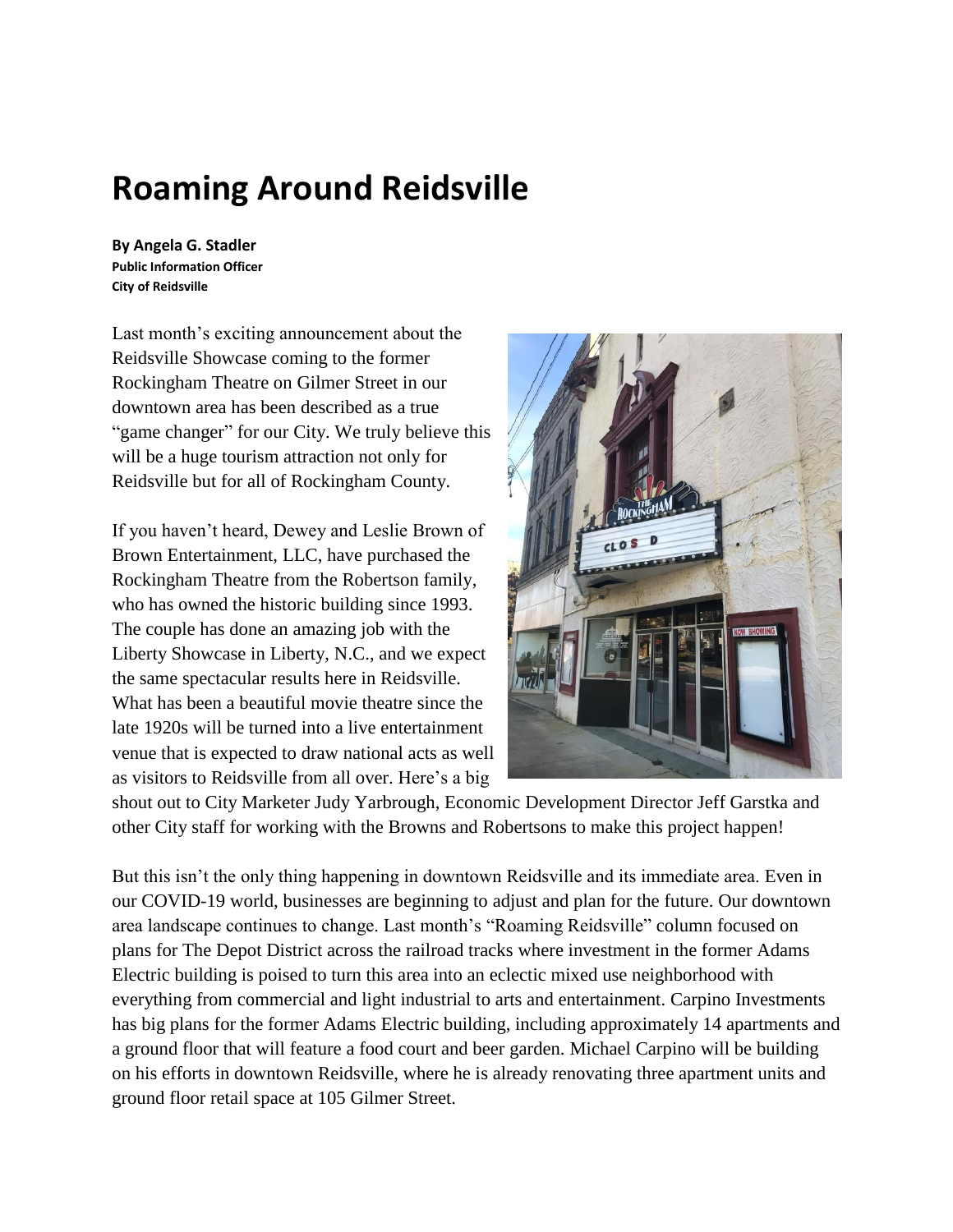Even in the midst of COVID-19, new stores are opening or planning to open in the downtown. A diverse mix of retail, service and restaurant merchants are getting ready to call Reidsville home. Right across from the Reidsville Showcase will be the Lucky City Brewery, which is making great progress to be open in the near future.

Yet it won't only be commercial ventures making their way to the City. Several other projects that will foster pride in our local community are getting ready to take shape. We had already mentioned The Block Mural in a past column. The Reidsville Downtown Corporation and the Mural Committee have already raised nearly \$14,000 towards this mural memorializing The Block, Reidsville's once prosperous African-American business district.

Like The Block Mural, other projects in the downtown area are designed to help us remember the past while we look to the future. Two of those projects, a 9/11 Memorial planned in front of Fire Station No. 1 on South Scales Street and Patriot Park on North Scales Street, will serve as bookends to our downtown area. Both of these projects have been mentioned during recent Council Retreats and Council members reiterated their commitment to making them happen during the Council's October monthly meeting.

The 9/11 Memorial is an art piece dedicated to first responders created by Greensboro sculptor Jim Gallucci, who was commissioned to do the Budding Future sculpture at the roundabout of Scales and Morehead streets. Mr. Gallucci has agreed to provide the piece, made out of metal from the Twin Towers in New York City, to the City on permanent loan. Local businessman Ricky Loye has offered his time and services to prepare the area and also transport and install the art piece. Some donations will be needed for the project, which will also include the design and building of a retaining wall so that the area can be brought up to street level. It is hoped that other agencies throughout the County will help support this project since the memorial will be for all first responders. The Reidsville Downtown Corporation has agreed to support the memorial, recognizing the sculpture as a part of Project DREAM (Downtown Reidsville Empowering Art Movement). A formal dedication of the memorial is planned for September 11,  $2021$ , the  $20<sup>th</sup>$  year anniversary of the terrorist attack on our country.

Patriot Park will be part of a "pocket park" the City has planned for the northern end of Scales Street between Sprinkle and Morehead streets. This park will showcase replicas of four historical documents that speak to our freedoms as citizens of the United States. While adding to the beauty of the downtown area, this park will also be an educational tool highlighting the Declaration of Independence, the United States Constitution, the Bill of Rights and a fourth document yet to be decided. This fourth document will represent the Civil Rights movement.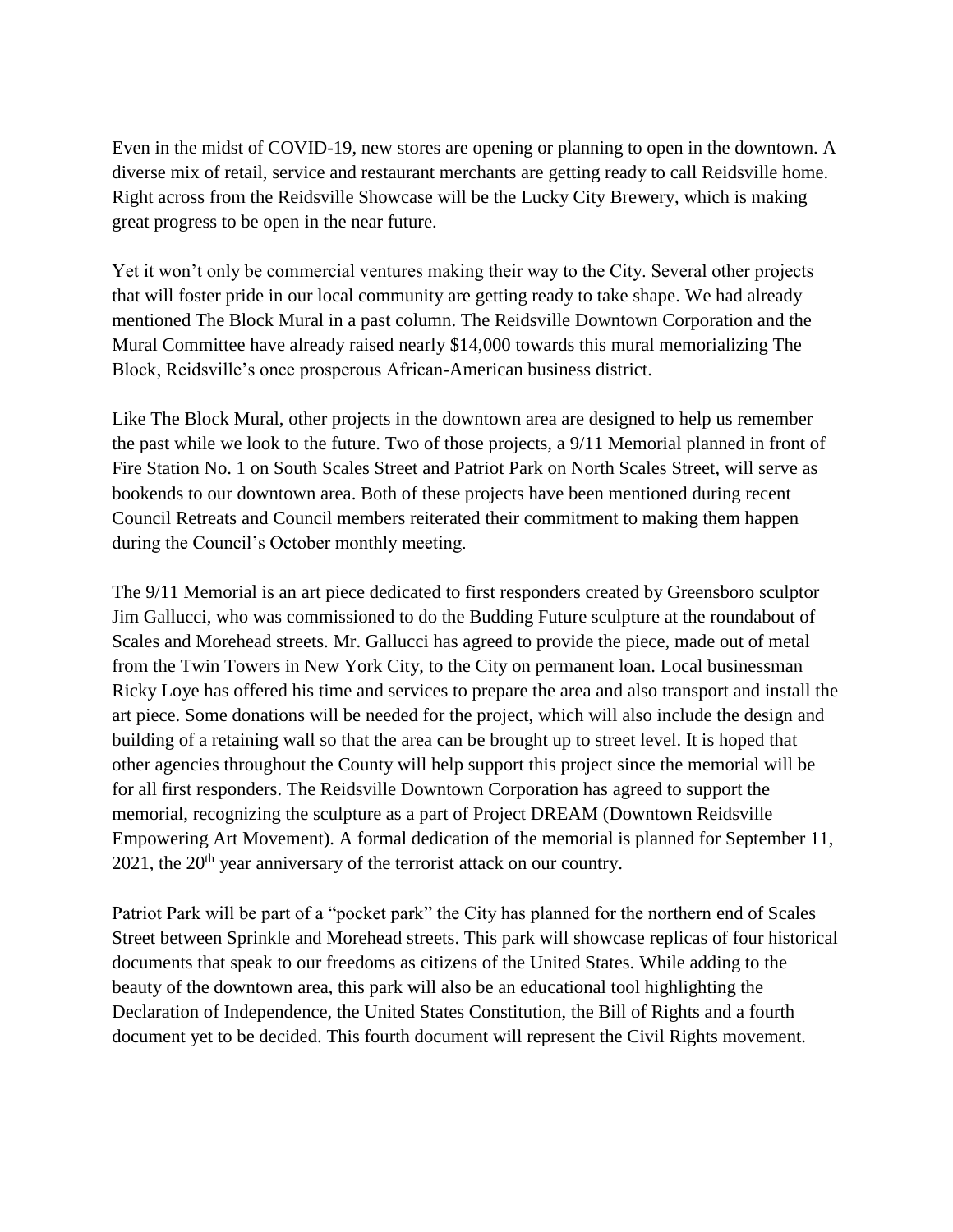Similar projects have been established in cities and counties across the State of North Carolina. While many of these have been erected at County Courthouse locations, the City was very interested in having such a project here; therefore, staff is pursuing that possibility and has identified possible co-chairs for this fund-raising effort. We can envision residents and visitors coming to our City to view these historical documents, not to mention classes of school children touring these educational sites in the downtown, including the existing Budding Future sculpture with its historical elements. It would be easy for people to spend the entire day in the downtown area, visiting these outdoor educational sites and enjoying our local restaurants and shops.

While many businesses and ventures are moving forward despite COVID-19, the pandemic has left some of our traditional holiday events up in the air. Unfortunately, by the time this column went to press, we still don't know whether some of these events will take place or will have a whole new look in 2020. Be on the lookout for details as the month progresses.

However, the City's new Main Street/Market Square Manager Jill Weston has several fun activities that we already know are planned in November. They include:

- **A Holiday Scavenger Hunt:** Participants can get a card listing those downtown businesses that are joining in the fun. Patrons will get the card validated when they visit at least 10 of the stores listed during the month of November. Once the cards are completed, they can drop the cards off at the Water Bill drop-off box located behind Reidsville City Hall. There will be two drawings for prizes. One prize, a large candy tree, will be selected from those cards returned to the Water Bill drop-off box. The second prize will be available to those participants who spend at least \$35 total at any downtown business and get the validation from a store owner. They will then be entered into a drawing for a grand prize. Cards will be available at retail businesses downtown.
- **Window Decorating Contest**: Downtown Merchants who are participating in the Holiday Window Decorating Contest will have their windows decorated by November 15<sup>th</sup>. Members of the Reidsville Downtown Corporation Board of Directors will judge the contest and announce the winners on November 24<sup>th</sup>. A list of participating businesses will be available on City social media sites.
- **Story Walk:** The RDC is teaming up with the library to provide a walking story book throughout downtown on Scales Street. The pages of the story *Gracias/Thanks* will be displayed on the windows of several businesses. The story will start at the Library. Maps will be available to follow the walking story. Once a child has completed the story walk, they can take their map card back to the library to be entered into a drawing for a hardback cover of the book. Another story walk is already planned for December, using the book entitled, *When Winter Comes*.